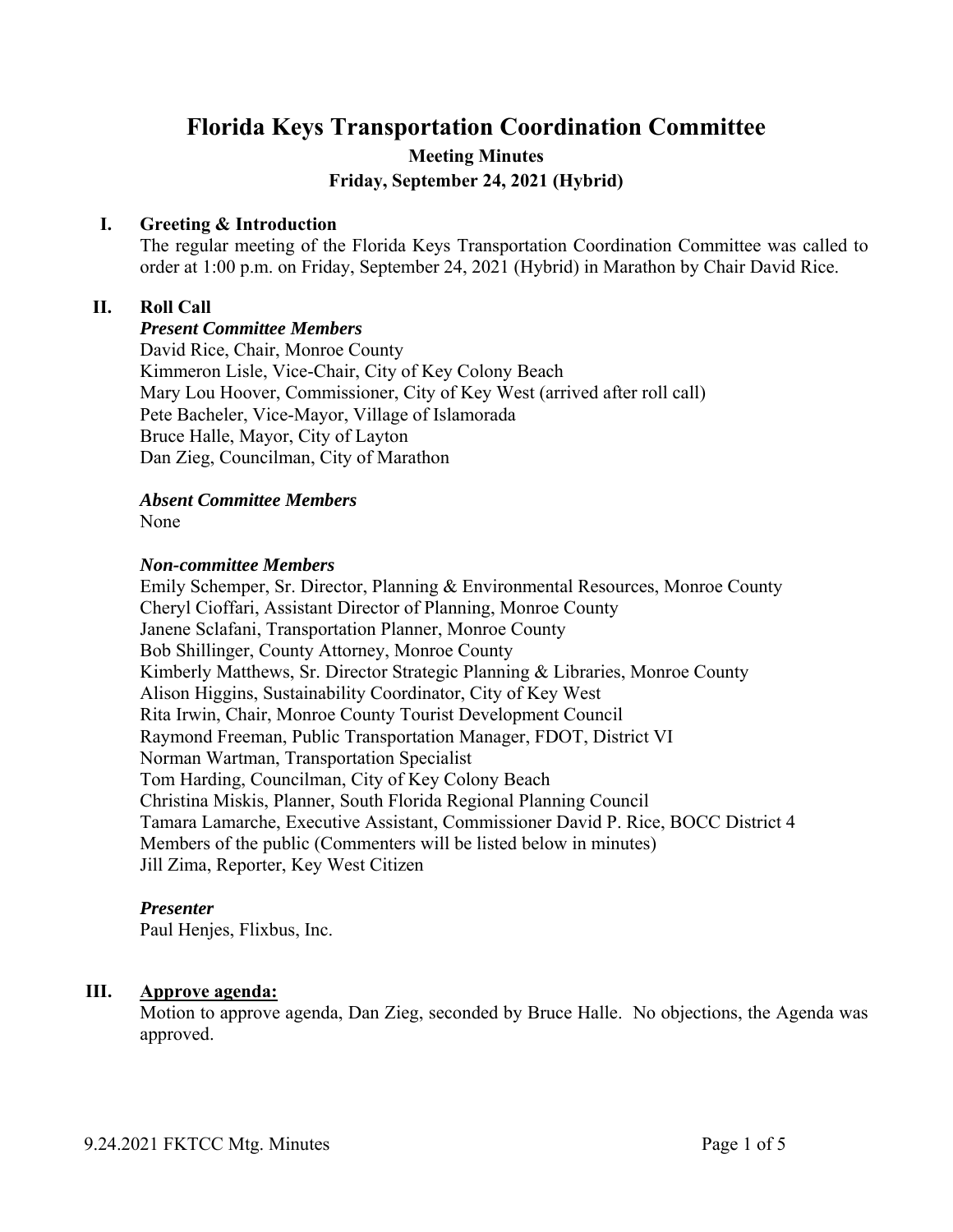## **Meeting Summary:**

# **IV. Discussion of draft list of US1 improvements projects, and vote to approve for transmittal to the BOCC.**

Cheryl Cioffari introduced the issue and led review of 11 recommended projects for the committee review and discussion, going through the items one at a time. Committee edits to the list were completed immediately during the review via shared screen from Cheryl.

David Rice stated that the committee, and public, has full range to comment. A lot of opportunity in the future to add items. It is correct that we have initially focused on US1 traffic/congestion due to the travel studies that were in progress and are now complete. We can expand on that.

Added a new item #1: Request to consider pedestrian, bicycle, and other multi-modal uses in all projects for impacts and potential improvements. Items will be renumbered on final version accordingly. (Suggestion from Mary Lou Hoover)

Cheryl Cioffari commented that all the cities have been reached out to for their feedback to the Transportation Master Plan (TMP). This document will be presented to the BOCC at October 20, 2021. Asking BOCC to adopt "high level" plan and will come back to them to prioritize the project list.

Gerald Ward, member of the public, commented that item #1 was a good addition.

Item #2: David Rice commented that we had previously discussed at least one Level of Service (LOS) E segments. Revise statement to include segments with LOS D and E.

Item #3: It was noted that this location (High Point Rd.) is the access road for the new Plantation Key Government Center and courthouse. Traffic volume may increase when construction is complete.

Added a new item #13: Recommend removal of the weigh station at MM80 in Islamorada, utilize "weigh-in-motion" technology. (Suggestion by Jill Zima.) Norm Wartman commented that 15 years ago, a committee he participated in studied the weigh station issue with FDOT, and they reviewed an 18-item list of recommendations. The weigh-in-motion technology existed then and was recommended, but has never been put in place.

Change of all references to "Request a study" to "Request to evaluate" throughout the list. (Suggestion by Mary Lou Hoover).

Item #5 (will be #6 upon renumbering): Add "with appropriate pavement markings", and signage on local roads. Note: Previous edition of draft list used as an example, Snapper Ave. & US1, which had drawn objections from the neighborhood. The Snapper Ave. reference was eliminated from the list presented to the committee for today's consideration, but still drew some concerned speakers about the intersection.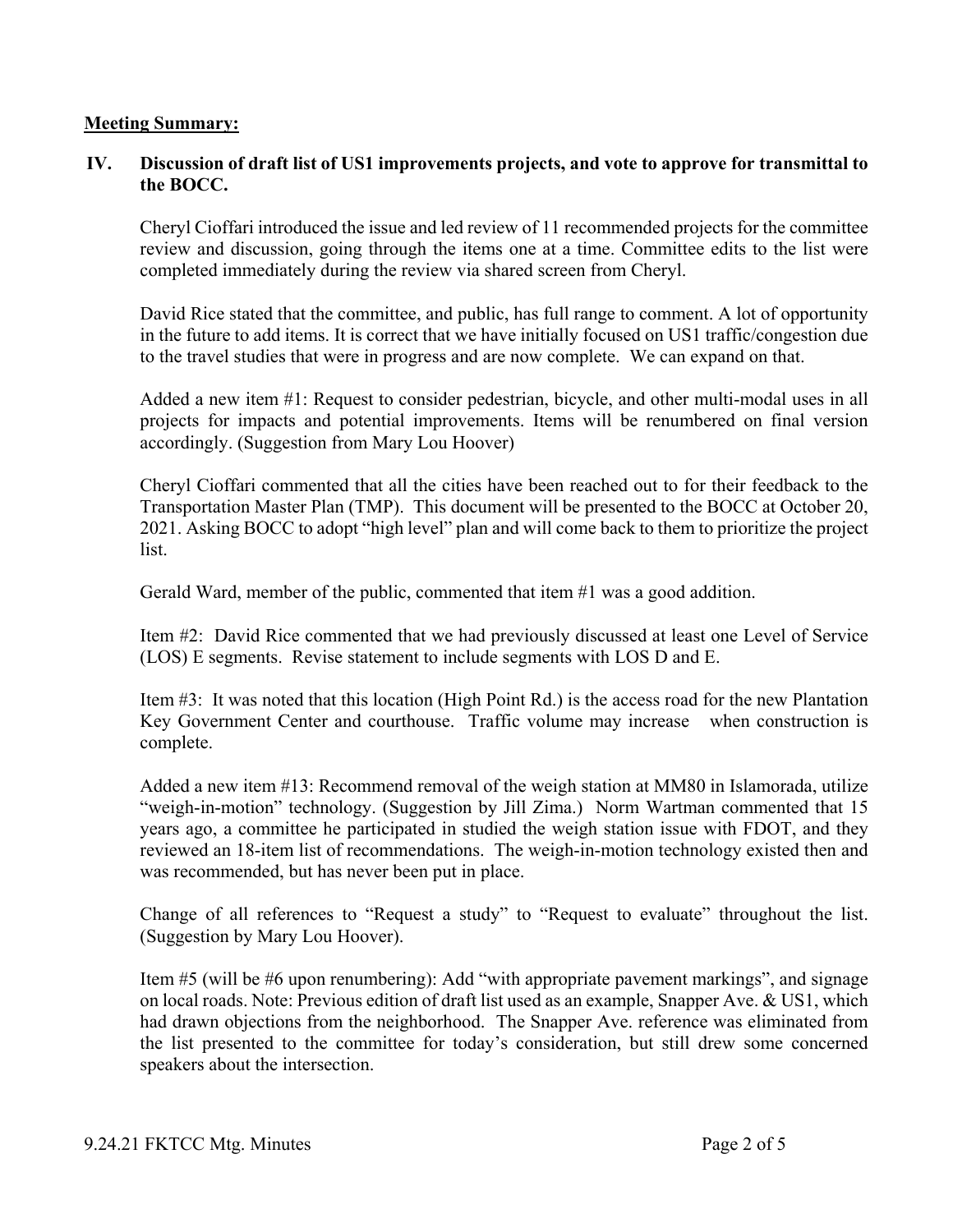Jacquie Bello addressed the committee with her concerns about the distance to the next available left-turn dedicated lane for Snapper Ave., which is located beyond the waterway bridge and is the left-turn into the hotel. Better to make adjustments to the median access and create a merge lane for left turns from Snapper Ave. to travel on southbound US1, than to make us all turn right and travel back over a ½ mile.

David Rice commented that we have edited the list already to generalize the request for FDOT evaluation of the entire Key Largo area to improve safety and efficiency of traffic interaction from streets connecting to US1.

Ms. Bello also asked about the recent blockade of Loquat Street from State Rd. 905 vehicular access into the Garden Cove subdivision. Emily Schemper explained that traffic trying to bypass the traffic congestion at the 905/US1 intersection were going around it at Loquat through the Garden Cove residential area, hundreds of cars on busy weekends, causing safety concerns and complaints from residents. The BOCC is expected to prioritize the 905/US1 intersection as one of their top projects to recommend to FDOT for review and remediation.

Alison Higgins addressed the committee. She wanted to clarify the "big picture" aspects of the recommended list to for transmittal to the BOCC and ultimately to FDOT.

Megan Mac addressed the committee with Snapper Ave. concerns.

Pete Bachelor commented that Anne's Beach in Islamorada needs a guardrail along US1 to stop cars from parking along the highway. Also needs a left-turn lane on southbound US1. David Rice requested that this issue be put in written form, and it can to future recommendations, we can discuss it at the next meeting.

Lisa, from the public, returned discussion to the Snapper Ave. issue stating that Snapper Ave. has a left turn break in the median right there. She called FDOT 15 years ago about the median. People do not know how to negotiate a median properly. Suggested dotted lines for vehicle travel paths to help them visually. David Rice requested that she email the planning staff for next meeting, suggest title of "enhance safety", so staff can recognize it.

Dan Zieg commented that previous speaker (Lisa) had a good point, supports including the "appropriate pavement marking" addition to #6.

Item #9: Bruce Halle commented that he is against traffic circles in the US, no one knows how to use them. Flyover makes more sense. David Rice said he thinks we should transmit everything to FDOT and let them sort it out.

Item #10: Gerald Ward commented regarding the signal lights on Stock Island that "timing" of signals is last century technology. Cameras and other mechanisms are utilized now to trigger lights as needed. David Rice stated that to modernize the lights, they would have to install a whole new system, and would be a much bigger, more expensive project.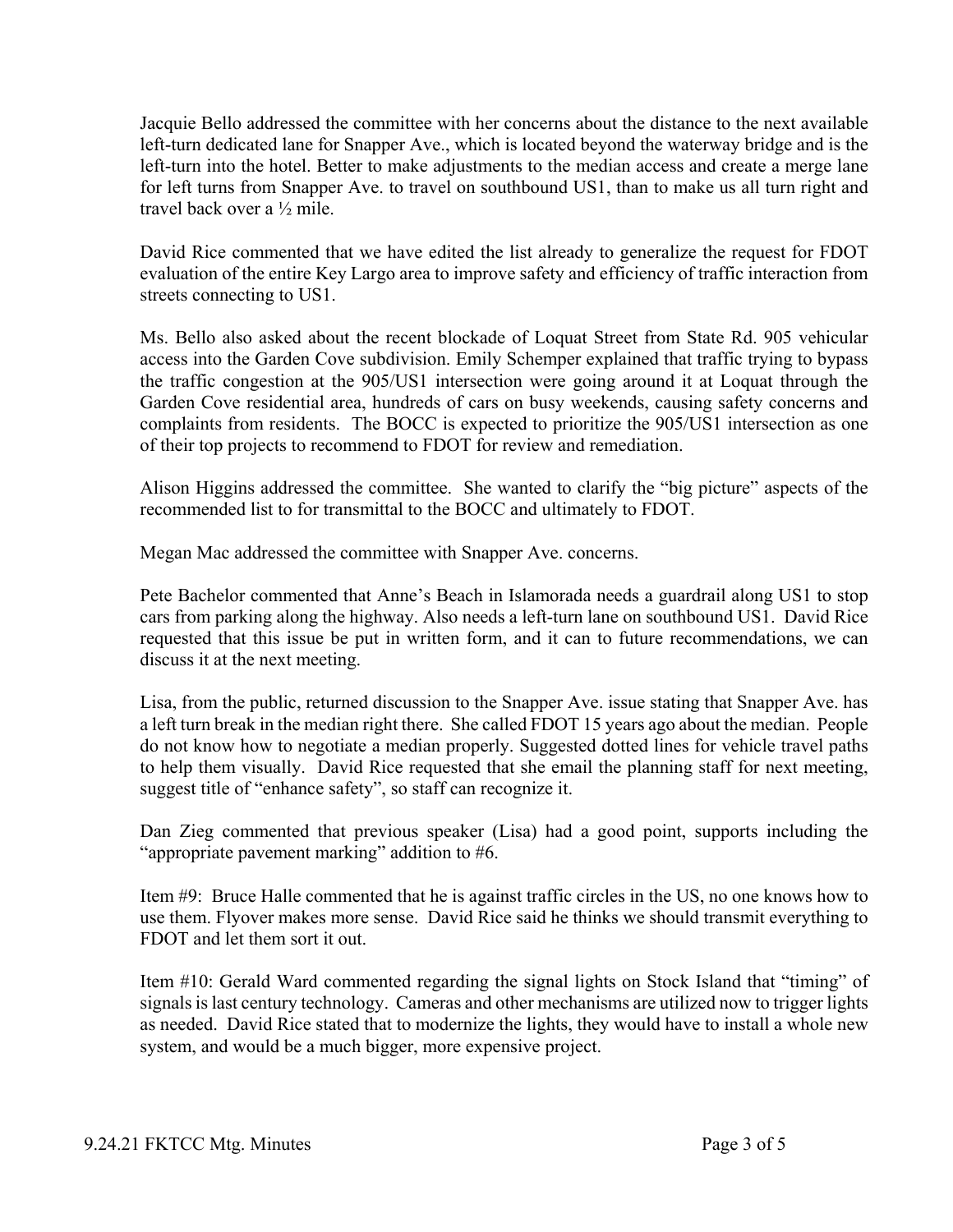Gerald Ward commented that this committee process here is excellent. David Rice commented to Gerald that he shares a similar background with Norm Wartman, and welcomed his participation.

Vote for approval of list with revisions as noted: Bruce Halle commented the list is good, with additions as noted.

Motion to approve: Bruce Halle, seconded by Dan Zieg. Approved with no objections.

# **V. Approval of a FKTCC Resolution providing recommendations to the Monroe County Board of County Commissioners on traffic flow improvements that could alleviate congestion on US1 and assist in improving the Level of Service on US1.**

Motion to approve: Dan Zieg; seconded by Bruce Halle.

Roll call for vote: Chair Rice: Yes Vice-Chair Lisle Yes Mary Lou Hoover Yes Dan Zieg Yes Bruce Halle Yes Pete Bacheler Yes

Resolution approved 6-0

Mary Lou Hoover asked if the municipalities are supposed to bring a resolution to our boards for the TMP. Cheryl Cioffari said the cities could issue a resolution of support of certain projects for their area from the TMP if they wish. The TMP approval will be presented to the BOCC on our October 20, 2021.

# **VI. Presentation by Paul Henjes, Flixbus, Inc.**

Paul presented the revised schedule for Flixbus in Monroe County, going into effect mid-October and answered questions. Paul noted that Flixbus is splitting the service, will be Orlando – Miami, and Miami – Key West. Flixbus is a hybrid service, offering long-distance transportation to mainland, connection to route to Orlando, and down to Key West, and locations in-between. The service can be used for worker commute within Monroe as well. There are some additional stops in process for Flixbus: Big Pine CVS bus stop on US1; Key Largo, MM99 at Greyhound stop; Homestead/FL City; Ft. Lauderdale Airport, and Miami locations. David Rice offered his assistance in communicating with Airport Manager for stops at airport facilities. Mary Lou Hoover advised that they increase their advertising of the service to raise public awareness.

# **VII. Questions and Comments**

# **VIII. Closing**

Chair Rice thanked everyone for their efforts and participation.